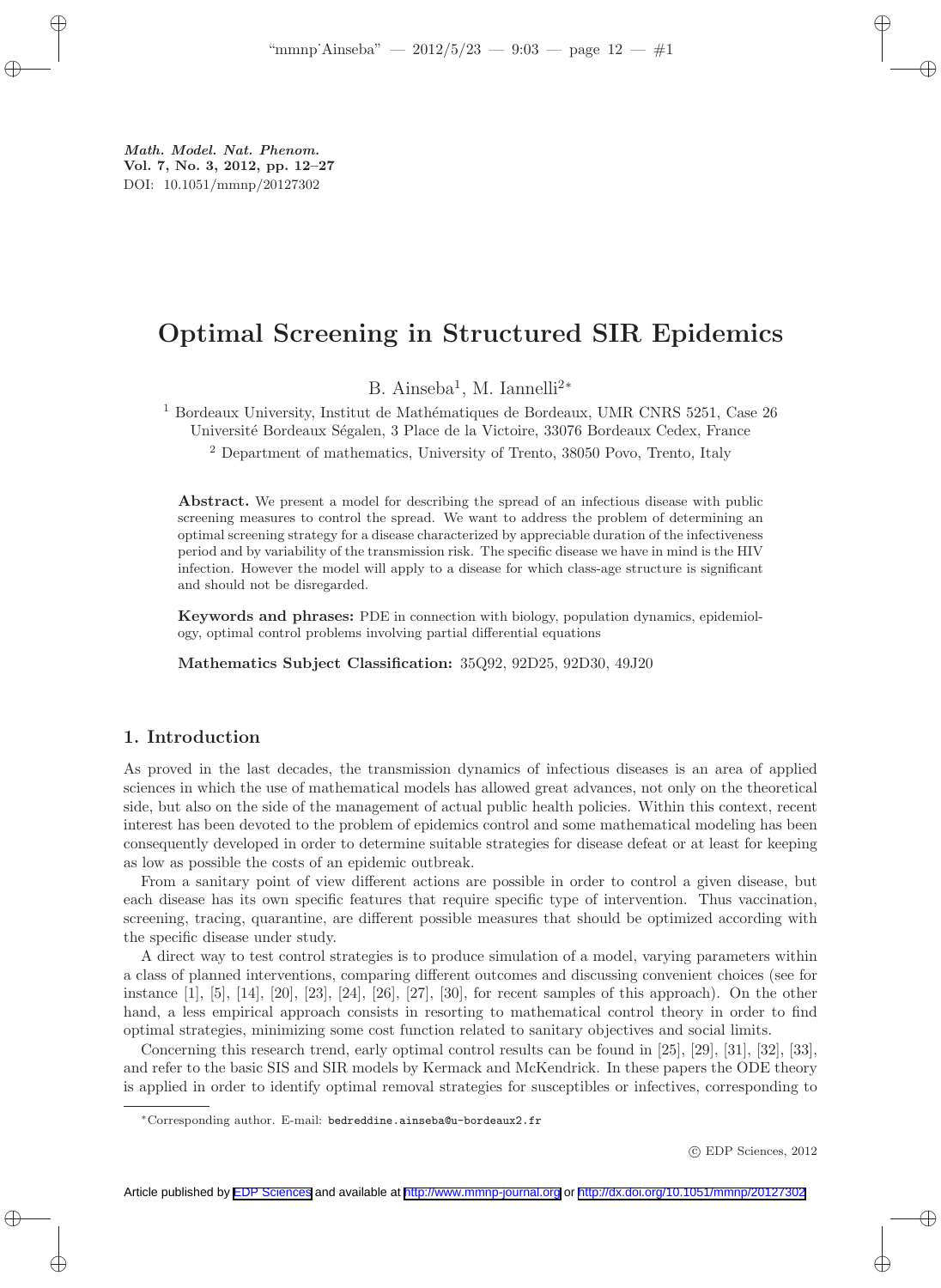immunization programs or quarantine and screening. In a more recent paper [8] these results are extended to a more general epidemic model and several control measures are included in the scheme. Other recent work has been also based on this approach for modeling various aspects of epidemic control [4], [9], [15], [21], [28].

All the previous approaches to control strategies are concerned with epidemic models based on the assumption of homogeneous mixing of a homogeneous population, thus disregarding the possible selective effect of population structure. However, control problems within the context of age structured populations have also been considered (see for instance [2], [3], [7], [13], [19]) and epidemic models, structured by variables like chronological age and class age, have been discussed. Some work in this context has been developed in  $[6]$ ,  $[10]$ ,  $[11]$ ,  $[12]$ ,  $[14]$  and  $[16]$ - $[18]$ ,  $[27]$ ; in particular, in  $[6]$ , principles and methods pertaining to optimal control theory for partial differential equations have been applied.

This paper is devoted to analyse a framework corresponding to diseases for which class-age structure is significant and should not be disregarded. Namely we want to address the problem of determining a screening strategy for a disease characterized by appreciable duration of the infectiveness period and by variability of the transmission risk. The specific disease we have in mind is HIV/AIDS (see for instance a recent contribution [20]). However the model will apply to any disease (not only human diseases) with the following specific features

- individuals who catch the disease stay active and infective, with variable infectiveness, untill they are identified as carriers, or die or become inactive due to the disease;
- infective individuals may be identified as carriers because of the natural progression of the disease that produces symptoms or because they participate in a screening program;
- once they are identified as carriers, they are partly removed in the sense that a fraction of them stops to be infective, either by recovering and becoming immune or by treatment and prevention measures; the remaining part of the screened infectives continues to belong to the class of infectives because it does not really recover or disregards prevention measures.
- the processes described above depend on the time elapsed since infection so that infectiveness depends on the pathogenic agent progression according to the disease features, the success of the treatment is higher for earlier stages of the disease, while the death rate is higher for later ones.

Next section is devoted to the setting of the model on the basis of the features described above, while in Section 3 we analyze the dynamics of the model determining steady states and their stability. In Section 4 we discuss the cost function and in Section 5 we prove existence of an optimal screening strategy. Finally, in Section 6 we derive the optimality conditions and use them to perform some simulations to compute the optimal strategy in connection with different values of the parameters.

## 2. Setting of the model

Let  $S(t)$ ,  $i(\theta, t)$ ,  $R(t)$  describe the status of the population in the usual epidemic classes of susceptibles, infected, removed individuals. Namely  $S(t)$  and  $R(t)$  denote the number of individuals in the corresponding class, while  $i(\theta, t)$  denotes the density of individuals with respect to  $\theta$  which is the age of infection, i.e. the time elapsed since the individual was infected. We assume a simple demographic process defined by constant rates, namely by the two parameters

- $\Lambda =$  demografic recruitment rate of susceptibles;
- $\mu = demographic$  mortality rate;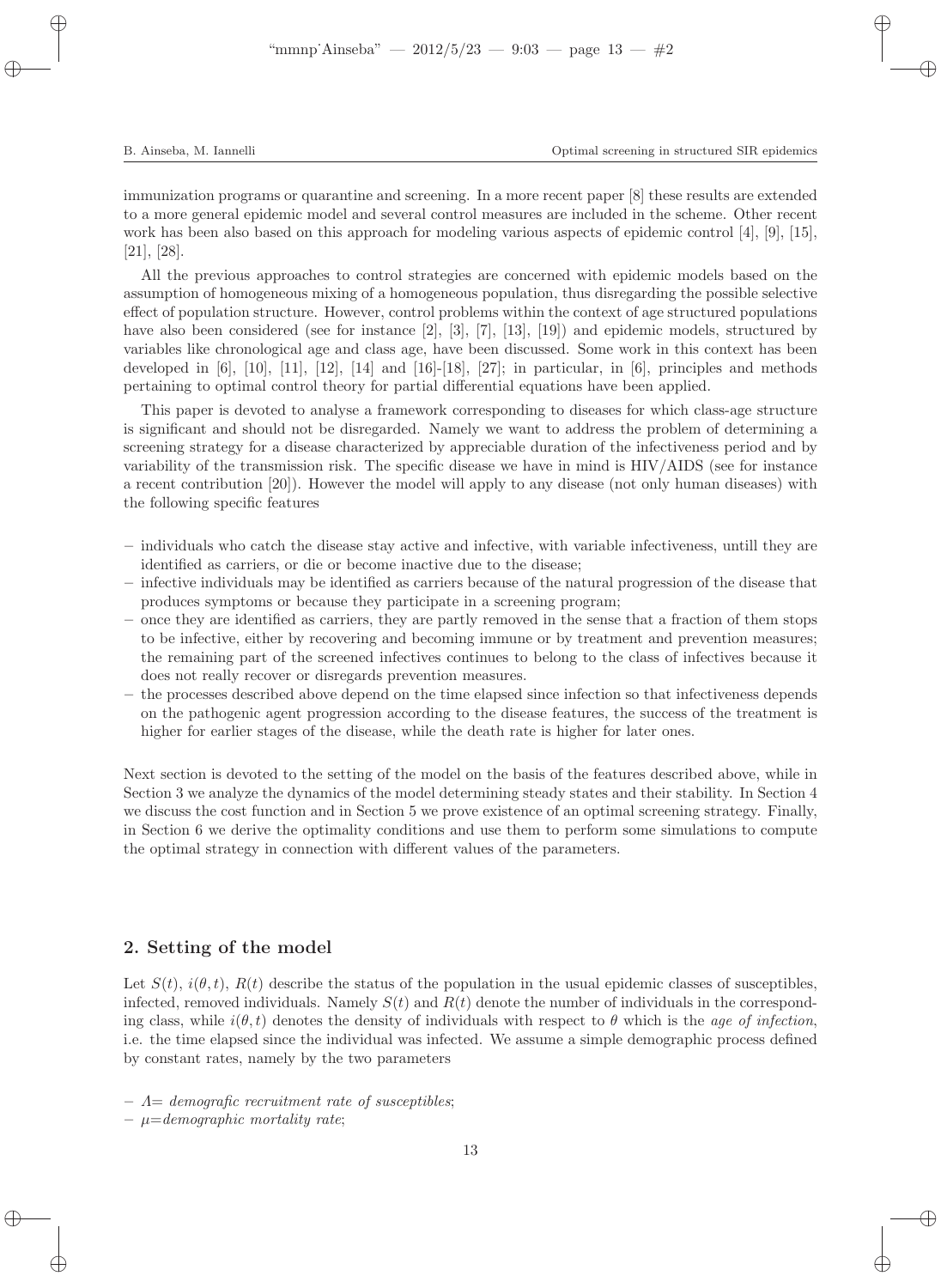then the classical S-I-R model structured by the age of infection and including a screening strategy is governed by the following system

$$
\begin{cases}\na) S'(t) = \Lambda - \lambda(t)S(t) - \mu S(t) \\
b) \frac{\partial i}{\partial t} + \frac{\partial i}{\partial \theta} + [\mu + \nu(\theta) + \gamma(\theta) + \nu(t)\Psi(N(t))\phi(\theta)] i(\theta, t) = 0 \\
c) R'(t) = \int_0^{\theta_m} [\gamma(\theta) + \nu(t)\Psi(N(t))\phi(\theta)] i(\theta, t)d\theta - \mu R(t) \\
d) N(t) = S(t) + \int_0^{\theta_m} i(\theta, t)d\theta + R(t)\n\end{cases} \tag{2.1}
$$

endowed with the following incidence condition

$$
i(0,t) = \lambda(t)S(t)
$$
\n<sup>(2.2)</sup>

and the initial conditions

$$
S(0) = S_0, \quad i(\theta, 0) = i_0(\theta), \quad R(0) = R_0.
$$
\n
$$
(2.3)
$$

In (2.1) the different parameters have the following meaning

- $-\gamma(\theta)$  = age-dependent removal rate due to the natural course of the disease;
- $-\nu(\theta)$ = age-dependent extra removal rate accounting for deaths or isolation due to the disease;
- $v(t)$  screening strategy, i.e. the planned fraction of individuals to be screened per unit of time;
- $-\Psi(x)$  population-dependent individual functional response to the screening offer, i.e. the fraction of individuals accepting the screening offer;
- $-\phi(\theta)$  age-dependent disease detectability and successful treatment.

The three age-dependent functions  $\gamma(\theta)$ ,  $\nu(\theta)$  and  $\phi(\theta)$  are all non-negative and defined in the finite interval  $[0, \theta_m]$ , where  $\theta_m$  denotes the maximal age of the disease before removal. In order to have all infected individuals removed before  $\theta_m$  we assume

$$
\int_0^{\theta_m} \gamma(\theta) d\theta = +\infty.
$$

Finally, in (2.1,a) and (2.2),  $\lambda(t)$  is the force of infection and is assumed to have the following constitutive form

$$
\lambda(t) = \frac{c}{N(t)} \int_0^{\theta_m} \omega(\theta) i(\theta, t) d\theta \tag{2.4}
$$

where

 $-c = \text{contact rate}$ ;

 $-\omega(\theta)$  = infectiveness of a contact, depending on the disease advancement.

We note that in  $(2.1, d)$ ,  $N(t)$  denotes the *total active* population. In fact, the class of removed individuals includes not only those who have caught the disease and now are recovered and immune, but also those who, though identified as carriers, are not infective by treatment and prevention. All these individuals can be considered as fully active.

In the specific case of HIV this assumption is not unrealistic because seropositive individuals, though carrying the disease and being infective, are assumed not to infect new people since their awareness suggests prevention measures. In this case, in the definition of the function  $\phi(\theta)$ , successful treatment means *successful application of prevention measures*. Of course, those individuals who, though screened, do not follow prevention measures, remain in the class of infective seropositive.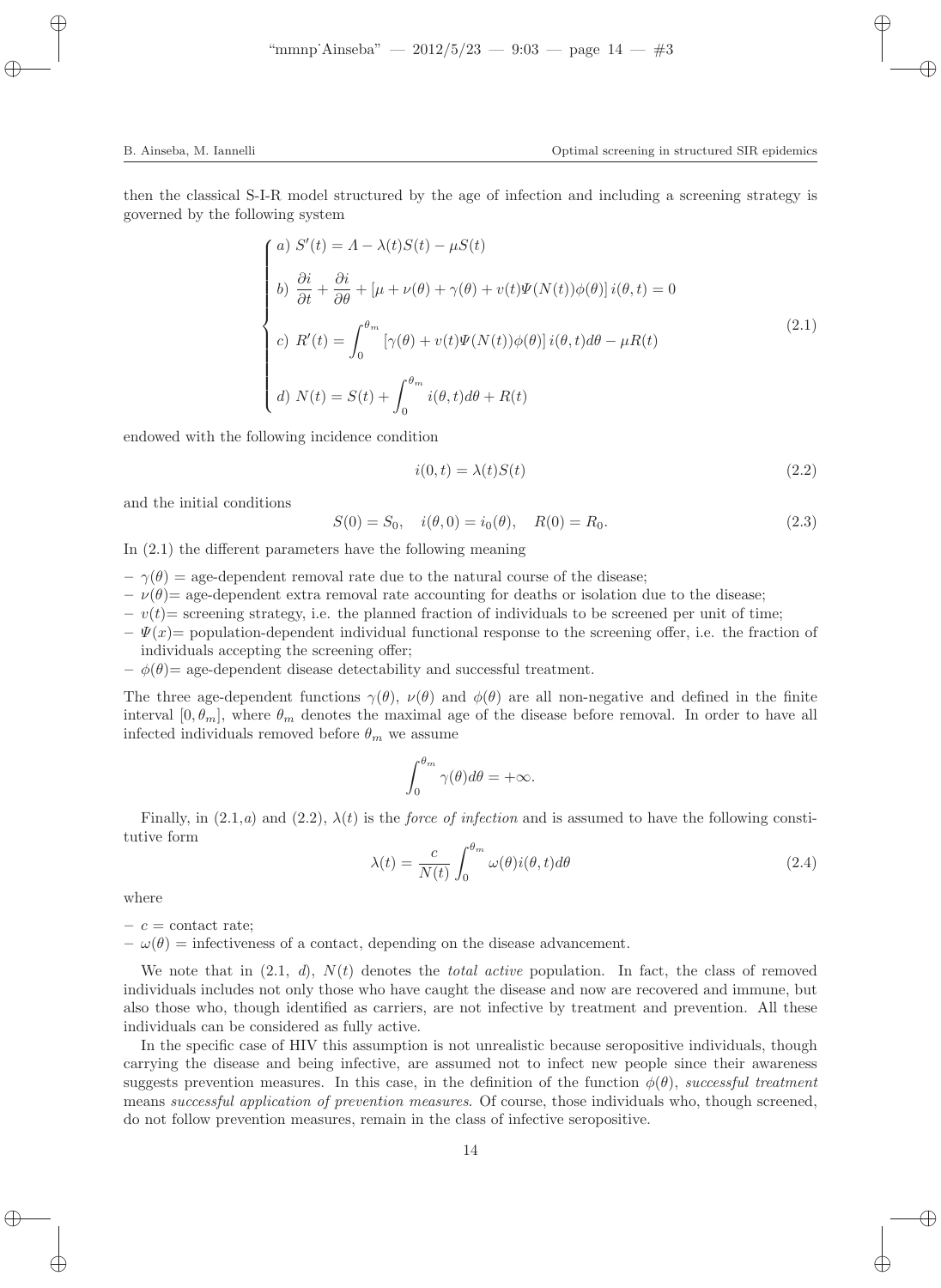Infected individuals also contribute to the active population before dying or being isolated, in fact the extra mortality  $\nu(\theta)$  accounts for the death rate due to the disease but also for a removal rate due to isolation.

We also note that in system (2.1), the factor  $\gamma(\theta)i(\theta, t)$  accounts for the density of infected individuals who are removed per unit of time because they develop symptoms (and are treated) or recover and are immune, while the term

$$
v(t)\Psi(N(t))\phi(\theta)i(\theta,t)d\theta = v(t)\Psi(N(t))N(t)\phi(\theta)\frac{i(\theta,t)}{N(t)}d\theta
$$
\n(2.5)

gives the density of infected individuals, with age  $\theta$ , who are detected by screening and cured per unit of time, (consequently removed and still active). In fact in (2.5), while the factor  $v(t) \geq 0$  is the screening strategy, the factor  $\Psi(N(t))N(t)$  accounts for the part of the population effectively accepting to be screened,  $\frac{i(\theta, t)d\theta}{N(t)}$  is the probability that the screened individual is actually infective and  $\phi(\theta)$ accounts for the disease evidence and is an increasing function of the age  $\theta$ . We note that concerning the functional response  $\Psi(x)x$  we have in mind a Holling type function, though the analogy with the predator-prey mechanism may not be quite adequate. Thus  $\Psi(x)$  should be decreasing, while  $\Psi(x)x$ should be a saturating increasing function.

We note that it is convenient to adopt the three variables  $N(t)$ ,  $S(t)$  and

$$
u(\theta, t) = \frac{i(\theta, t)}{\Gamma(\theta)}, \quad \Gamma(\theta) = e^{-\int_0^{\theta} \gamma(s)ds}, \tag{2.6}
$$

that are sufficient to treat problem (2.1). Namely we can focus on the following problem

$$
\begin{cases}\na) S'(t) = \Lambda - \lambda(t)S(t) - \mu S(t) \\
b) \frac{\partial u}{\partial t} + \frac{\partial u}{\partial \theta} + [\mu + \nu(\theta) + v(t)\Psi(N(t))\phi(\theta)] u(\theta, t) = 0 \\
c) N'(t) = \Lambda - \mu N(t) - \int_0^{\theta_m} \nu(\theta) \Gamma(\theta) u(\theta, t) d\theta.\n\end{cases} \tag{2.7}
$$

endowed with

$$
u(0,t) = \lambda(t)S(t), \quad \lambda(t) = \frac{c}{N(t)} \int_0^{\theta_m} \omega(\theta) \Gamma(\theta) u(\theta, t) d\theta.
$$
 (2.8)

In fact, once this problem is solved, we may get  $R(t)$  from equation (2.1, c). Thus, focusing on (2.7), we perform a change of scale defining the following new non-dimensional variables

$$
\tilde{\theta} = \mu \theta, \quad \tilde{t} = \mu t, \quad \tilde{\theta}_m = \mu \theta_m, \quad \tilde{c} = \frac{c}{\mu}, \quad \tilde{v}(\tilde{t}) = \frac{v(t)}{\mu},
$$

$$
\tilde{\gamma}(\tilde{\theta}) = \frac{\gamma(\theta)}{\mu}, \quad \tilde{\nu}(\tilde{\theta}) = \frac{\nu(\theta)}{\mu}, \quad \tilde{\lambda}(\tilde{t}) = \frac{\lambda(t)}{\mu},
$$

$$
\tilde{\Gamma}(\tilde{\theta}) = \Gamma(\theta), \quad \tilde{\omega}(\tilde{\theta}) = \omega(\theta), \quad \tilde{\phi}(\tilde{\theta}) = \phi(\theta),
$$

$$
\tilde{S}(\tilde{t}) = \frac{\mu}{\Lambda} S(t), \quad \tilde{N}(\tilde{t}) = \frac{\mu}{\Lambda} N(t), \quad \tilde{u}(\tilde{\theta}, \tilde{t}) = \frac{u(\theta, t)}{\Lambda}, \quad \tilde{\Psi}(x) = \Psi\left(\frac{\Lambda}{\mu}x\right)
$$

and we note that

$$
\tilde{\lambda}(\tilde{t}) = \frac{1}{\mu} \lambda \left(\frac{\tilde{t}}{\mu}\right) = \frac{\tilde{c}}{\tilde{N}(\tilde{t})} \int_0^{\tilde{\theta}_m} \tilde{\omega}(s) \tilde{\Gamma}(s) \tilde{u}(s, \tilde{t}) ds,
$$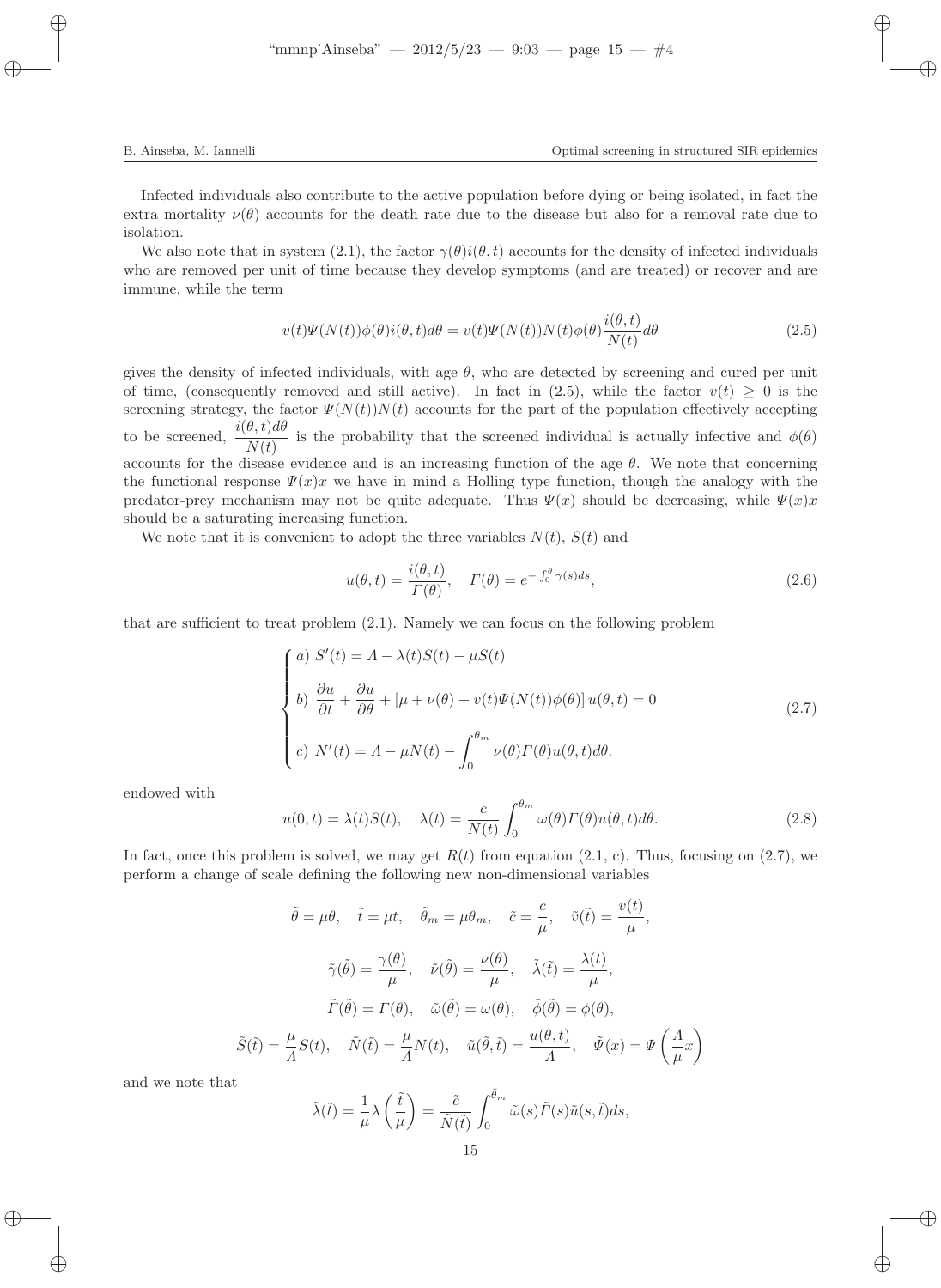$$
\tilde{\Gamma}(\tilde{\theta}) = \Gamma\left(\frac{\tilde{\theta}}{\mu}\right) = e^{-\int_0^{\tilde{\theta}} \tilde{\gamma}(s)ds}, \quad \tilde{i}(\tilde{\theta}, \tilde{t}) = \tilde{\Gamma}(\tilde{\theta})\tilde{u}(\tilde{\theta}, \tilde{t}).
$$

Then, omitting tildes for simplicity, we get the following non-dimensional problem

$$
\begin{cases}\na) S'(t) = 1 - \lambda(t)S(t) - S(t) \\
b) \frac{\partial u}{\partial t} + \frac{\partial u}{\partial \theta} + [1 + \nu(\theta) + v(t)\Psi(N(t))\phi(\theta)] u(\theta, t) = 0 \\
c) N'(t) = 1 - N(t) - \int_0^{\theta_m} \nu(\theta) \Gamma(\theta)u(\theta, t) d\theta,\n\end{cases} \tag{2.9}
$$

with the same conditions  $(2.8)$ . Actually, we note that  $(2.9, b)$  and  $(2.8)$ , by integration along the characteristic lines, yield

$$
u(\theta, t) = \begin{cases} u_0(\theta - t) & \text{for } \theta > t \\ \lambda(t - \theta)S(t - \theta) & \text{for } \theta \le t \end{cases} \times \mathcal{E}(\theta, t; v, N) \tag{2.10}
$$

where

$$
\mathcal{E}(\theta, t; v, N) = e^{-\int_0^{\theta \wedge t} [1 + \nu(\theta - \sigma) + v(t - \sigma)\Psi(N(t - \sigma))\phi(\theta - \sigma)]d\sigma}, \qquad (2.11)
$$

thus providing an integral formulation of the problem.

#### 3. Steady states and stability

If we assume a constant screening strategy, i.e. a strategy  $v(t) \equiv v$  which is not time-dependent, then system (2.7) is endowed with steady states that are solutions of the following problem

$$
\begin{cases}\na) 1 - \lambda S - S = 0 \\
b) u'(\theta) + [1 + \nu(\theta) + v\Psi(N)\phi(\theta)] u(\theta) = 0 \\
c) u(0) = \lambda S \\
d) 1 - N - \int_{0}^{\theta_m} \nu(\theta) \Gamma(\theta) u(\theta) d\theta = 0 \\
e) \lambda N = c \int_{0}^{\theta_m} \omega(\theta) \Gamma(\theta) u(\theta) d\theta.\n\end{cases}
$$
\n(3.1)

In fact, by a steady state we mean a solution of (2.7) which is constant in time so that we are looking for a solution such that the scalar variables  $S(t)$ ,  $N(t)$  are constant and the  $\theta$ -distribution of infectives is a function  $u(\theta)$ ,  $\theta \in [0, \theta_m]$ . System (3.1) admits the so called *disease-free* state

$$
S = 1, \quad u(\theta) \equiv 0, \quad N = 1,\tag{3.2}
$$

accounting for the case of a population in which the disease is absent. In addition we are interested in endemic states, i. e. solutions with non-trivial  $u(\theta)$ , accounting for cases in which a core of infectives is always present and steadily distributed with respect to the age of infection. To look for these states, it is convenient to follow the standard procedure of taking the incidence  $\sigma = \lambda S$  as a new variable and to solve  $(3.1, b)$  with the initial condition  $(3.1, c)$ . In fact we have

$$
u(\theta) = \sigma \Pi(\theta, v\Psi(N))
$$
\n(3.3)

where

$$
\Pi(\theta,\xi) = \exp\left\{-\theta - \int_0^{\theta} \left[\nu(\tau) + \xi \phi(\tau)\right] d\tau\right\}
$$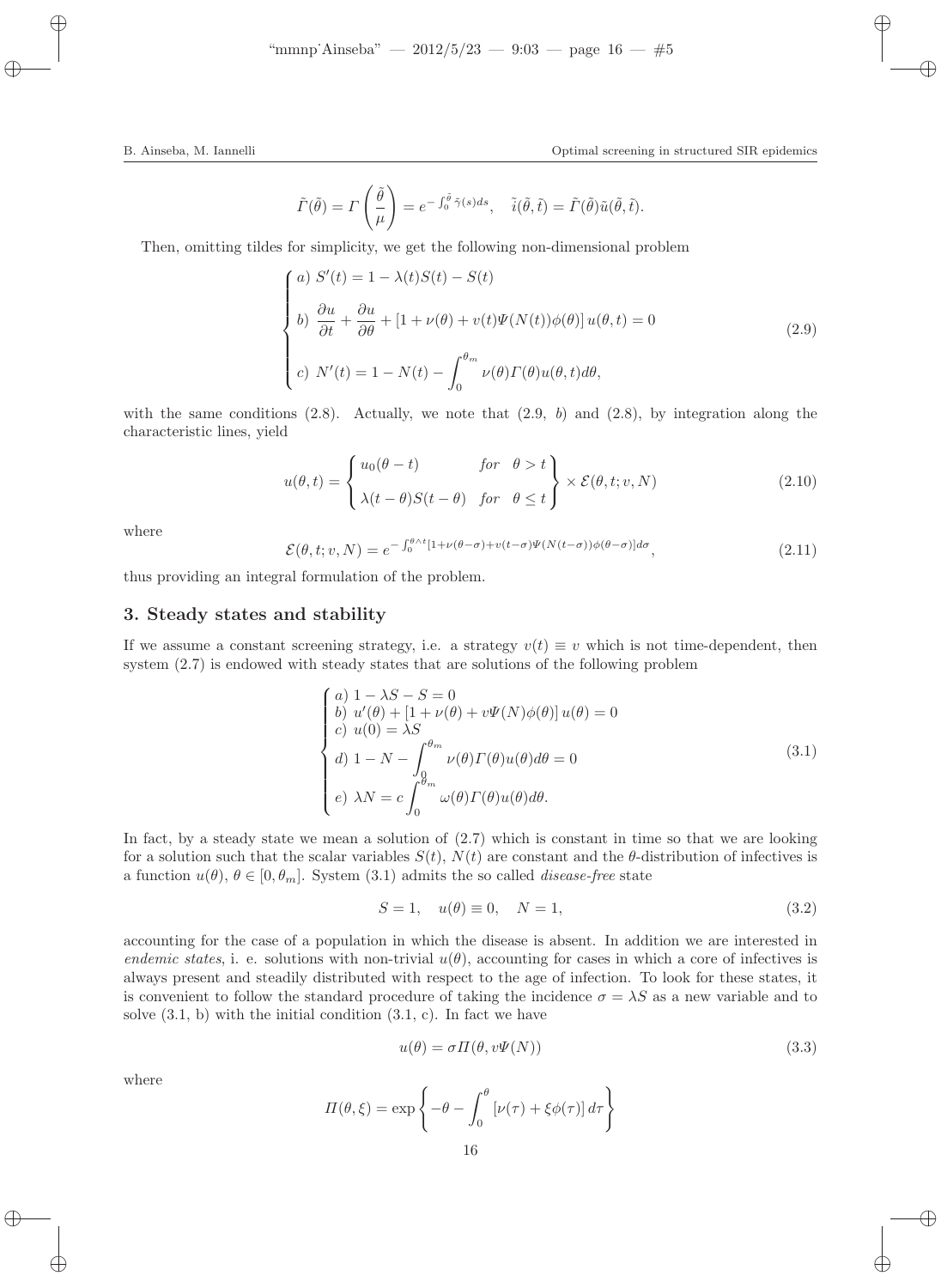Thus, substituting (3.3) into (3.1), we can reduce the system to the following algebraic problem

$$
\begin{cases}\na) 1 - \sigma - S = 0 \\
b) 1 - N - \sigma \mathcal{M}(v\Psi(N)) = 0 \\
c) N = cS\mathcal{K}(v\Psi(N))\n\end{cases}
$$
\n(3.4)

where we have set

$$
\mathcal{M}(\xi) = \int_0^{\theta_m} \nu(\theta) \Gamma(\theta) \Pi(\theta, \xi) d\theta, \quad \mathcal{K}(\xi) = \int_0^{\theta_m} \omega(\theta) \Gamma(\theta) \Pi(\theta, \xi) d\theta.
$$

The previous system (3.4) can be easily solved in the special case  $\nu(\theta) \equiv 0$ . In fact, in this case the system becomes

$$
\begin{cases}\na) 1 - \sigma - S = 0 \\
b) 1 - N = 0 \\
c) N = cS\mathcal{K}(v\Psi(N))\n\end{cases}
$$
\n(3.5)

and we get

$$
N^* = 1
$$
,  $S^* = \frac{1}{c\mathcal{K}(v\Psi(1))}$ ,  $\sigma^* = \left(1 - \frac{1}{c\mathcal{K}(v\Psi(1))}\right)$ .

Thus an endemic state is possible if and only if

$$
\mathcal{R}_0(v) = c\mathcal{K}\left(v\Psi(1)\right) > 1\tag{3.6}
$$

Concerning the case with  $\nu(\theta)$  not identically vanishing, in order to solve (3.4) we may solve (3.4, b) and (3.4, c) getting  $\sigma$  and S as functions of N

$$
\sigma = \frac{1 - N}{\mathcal{M}(v\Psi(N))}, \quad S = \frac{N}{c\mathcal{K}(v\Psi(N))}
$$
\n(3.7)

and, substituting in  $(3.4, a)$ , we get the following equation for N,

$$
\left(1 - \frac{1}{\mathcal{M}(v\Psi(N))}\right) + N\left(\frac{1}{\mathcal{M}(v\Psi(N))} - \frac{1}{c\mathcal{K}(v\Psi(N))}\right) = 0.
$$
\n(3.8)

Thus we just need to find solutions of this equation in the interval  $(0, 1)$  and substitute them in  $(3.7)$  to have a non-trivial solution with positive components for system  $(3.4)$ .

Now, denoting by  $\mathcal{H}(N)$  the function on the left hand side of (3.8), since  $\mathcal{M}(\xi) < 1$  for any  $\xi > 0$ , we have that

$$
\mathcal{H}(0) = \left(1 - \frac{1}{\mathcal{M}(v\Psi(0))}\right) < 0. \tag{3.9}
$$

On the other hand

$$
\mathcal{H}'(N) = \left(\frac{1}{\mathcal{M}(v\Psi(N))} - \frac{1}{\mathcal{K}(v\Psi(N))}\right) +
$$
  
+ 
$$
(1 - N) \frac{v\mathcal{M}'(v\Psi(N))\Psi'(N)}{\mathcal{M}^2(v\Psi(N))} + \frac{Nv\mathcal{K}'(v\Psi(N))\Psi'(N)}{c\mathcal{K}^2(v\Psi(N))}
$$
(3.10)

and we see that, since the first term in the right hand side of (3.10) is positive if  $\mathcal{H}(N) \geq 0$  (see (3.8)), the function  $\mathcal{H}(N)$  is monotone increasing when positive. Moreover, since

$$
\mathcal{H}(1) = \left(1 - \frac{1}{c\mathcal{K}\left(v\Psi\left(1\right)\right)}\right) = 1 - \frac{1}{\mathcal{R}_0(v)},\tag{3.11}
$$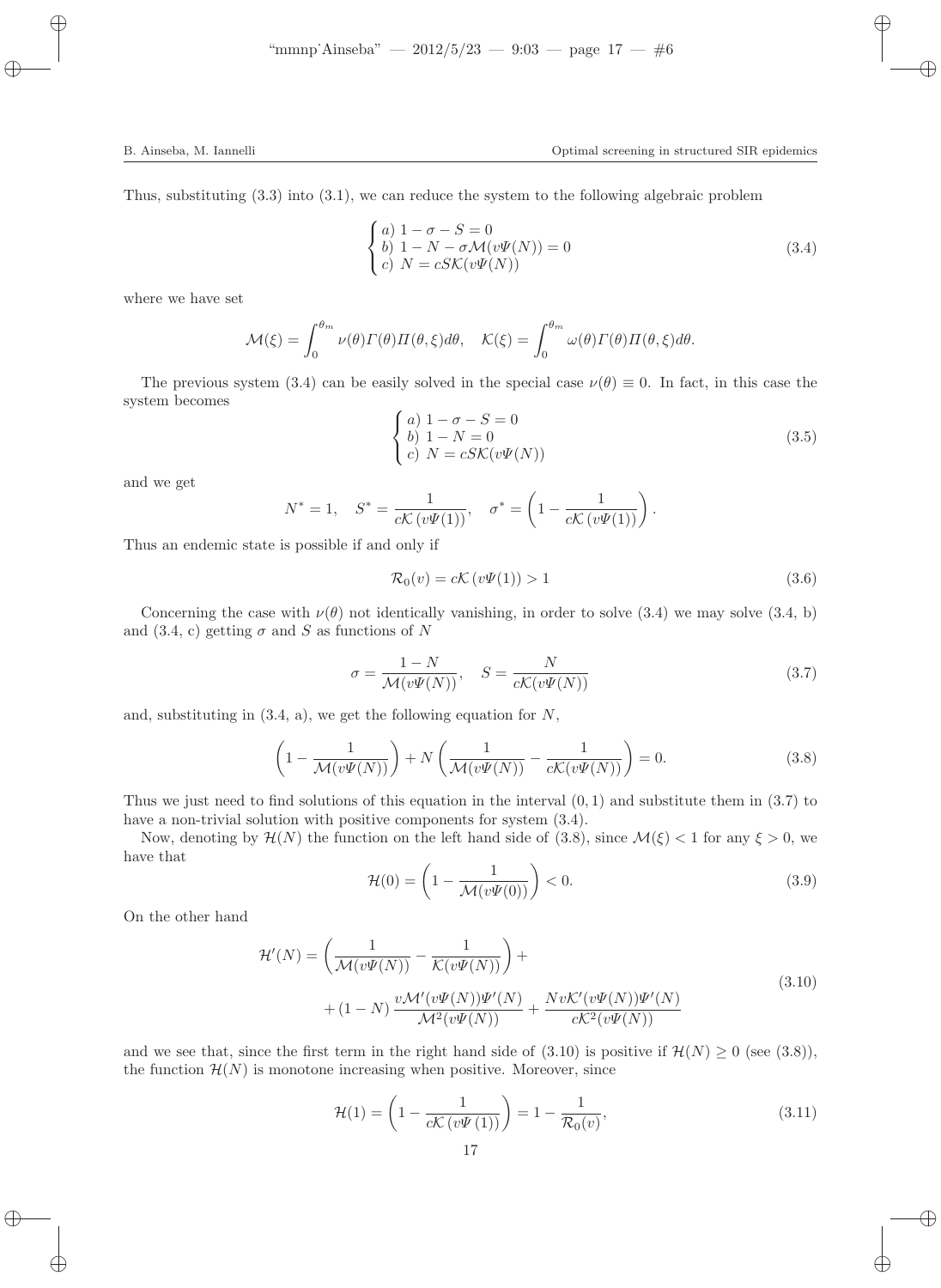

FIGURE 1. Total infectives  $I(t)$  for different values of the (constant) screening strategy v. Parameters values are as in (4.3) and (4.4).

we have again that an endemic state exists and is unique, if and only if (3.6) is satisfied.

This parameter  $\mathcal{R}_0(v)$  is the reproduction number of the infection and gives the threshold condition for the establishment of the infection as endemic. Also, by linearization at the equilibria we can prove the classical result that, if  $\mathcal{R}_0(v) < 1$ , only the disease-free equilibrium (3.2) exists and is stable while, if  $\mathcal{R}_0(v) > 1$ , the endemic equilibrium (3.7) inherits the stability of the disease-free state which becomes unstable. Of course,  $\mathcal{R}_0(v)$  is non-increasing with respect to v, and

$$
\lim_{v \to \infty} \mathcal{R}_0(v) = c \int_0^{\theta^-} \omega(\theta) \Gamma(\theta) \Pi(\theta, 0) d\theta,
$$

where

$$
\theta_{-} = \inf \{\theta \mid \phi(\theta) > 0\}.
$$

Then, a screening strategy at a high constant rate could be effective in eradicating the disease. However, since the strategy cannot go over a certain screening rate because of limited resources, this goal cannot always be attained.

Numerical simulation of system  $(2.9)$  with constant values for v may provide epidemic curves showing the effect of a constant screening strategy. The total number of infectives

$$
I(t) = \int_0^{\theta_m} \Gamma(\theta) u(\theta, t) d\theta
$$
\n(3.12)

is shown in Figure 1, for different values of the screening variable  $v$ .

Apart from the effect of constant strategies, the problem of designing time-dependent strategies  $v(t)$ must be considered in connection with costs evaluation including both economical and social costs. The remaining Sections are devoted to the definition of such costs and to the discussion of optimal strategies.

#### 4. Screening strategies

As we have already discussed in Section 2, in our model (2.7) the screening program performed by health institutions is quantified by the rate  $v(t)$ , while the success of the program, depending on the functional response of the population, is measured by  $v(t)\Psi(N(t))N(t)$ , which gives the actual number of screened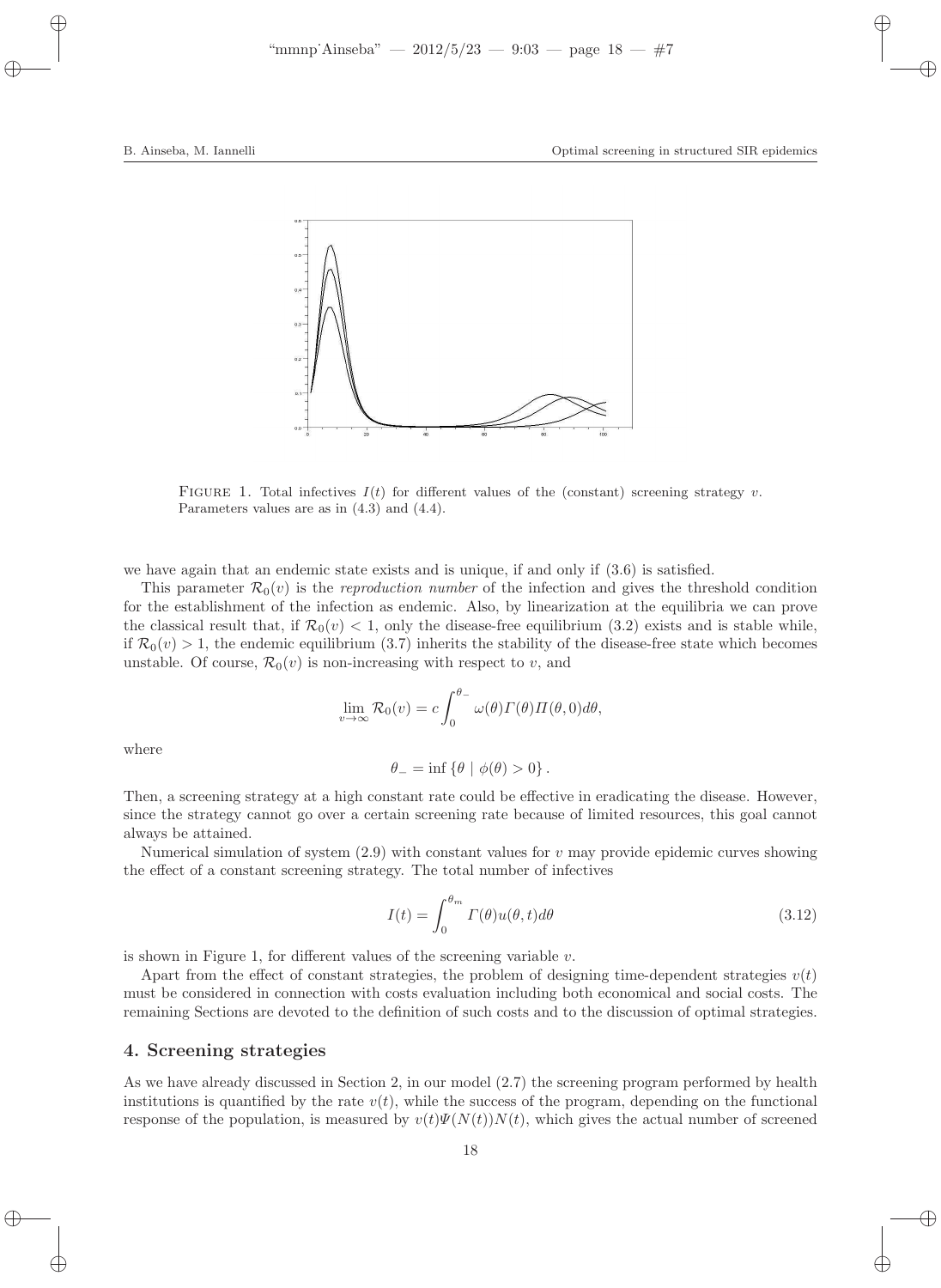individuals per unit time. Finally the age distribution of infected individuals found by screening, per unit time, is given by  $v(t)\Psi(N(t))\phi(\theta)i(\theta,t)$ . With all these elements we may define the total cost functional to be minimized in order to identify the best strategy compatible with the program purposes. Specifically we consider the following functional:

$$
\Phi(v(\cdot)) = \alpha \int_0^T \int_0^{\theta_m} i(\theta, t) d\theta dt +
$$
\n
$$
\beta \int_0^T v^2(t) dt + \eta \int_0^T v(t) \Psi(N(t)) N(t) dt +
$$
\n
$$
+ \delta \int_0^T \int_0^{\theta_m} c(\theta) v(t) \Psi(N(t)) i(\theta, t) d\theta dt,
$$
\n(4.1)

where the rescaled variables  $i(\theta, t) = \Gamma(\theta)u(\theta, t)$  and  $N(t)$  depend upon  $v(t)$  through the state system (2.9). The different terms in (4.1) account for different costs weighted by the constants  $\alpha$ ,  $\beta$ ,  $\eta$ ,  $\delta$ . Namely, the first term in (4.1) is a measure of the social cost of the disease: our strategy is, above all, designed



FIGURE 2. The case of a constant strategy  $v(t) \equiv v$ . The cost function (4.1) is plotted versus the screening strategy v (arbitrary scale). For each value v the cost function  $\Phi(v)$  is evaluated after a numerical computation of the state function  $i(\theta, t)$  and of the total population  $N(t)$ , both depending on  $v$ . Parameters values are shown in  $(4.3)$  and  $(4.4)$ .

to keep the number of infectives as low as possible; then, the second and third terms are a measure of the cost of the screening program, including a fixed cost related to the screening offer and the cost of the actual screening procedure, i.e. the cost of individuals actually tested; finally, the last term in (4.1) gives the cost of the treatments, which is related to the number of infected individuals found by screening. We note that the fixed cost (the second term in  $(4.1)$ ) is not a linear function of the screening offer  $v(t)$ because the effort to reach a large number of people may involve extra expenses that are not necessary when the goal is a low number. Here we have chosen a classical quadratic form borrowed from mechanics, but any increasing function would not imply changes in the mathematical approach presented in Section 5 and in the numerical treatment performed in Section 6.

Our purpose is to minimize the total cost functional over the set of functions  $v(t)$  satisfying

$$
0 \le v(t) \le v_m,\tag{4.2}
$$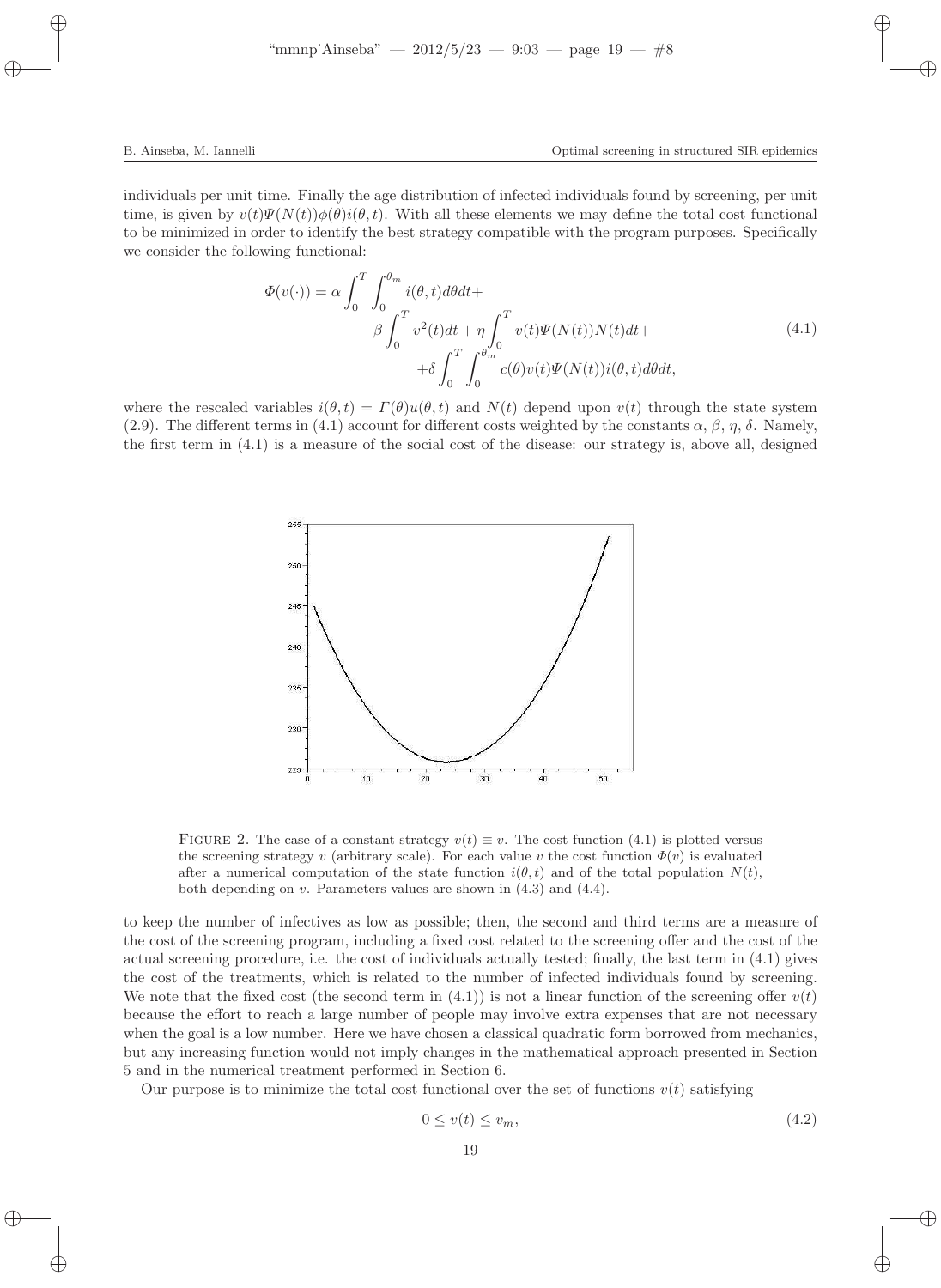where  $v_m$  is the maximum sustainable effort for screening purposes. As an example, in Figure 2 the cost function (4.1) is calculated in connection with a constant strategy  $v(t) \equiv v$  and represented as a function of v. The values of the parameters used in the simulations are chosen as

model parameters : 
$$
\theta_m = 0.1
$$
,  $T = 1$ ,  $v_m = 1000$ ,  $c = 10^5$ ;  
(4.3)

cost function parameters :  $\alpha = 3150$ ,  $\beta = 0.05$ ,  $\eta = 1$ ,  $\delta = 10$ .

while, for the functions we used

$$
\Psi(x) = \frac{1}{1+x}, \quad \Gamma(\theta) = 1 - \frac{\theta}{\theta_m}
$$
  
\n
$$
\omega(\theta) = 10^{-3} (0.8 + \theta (10 \theta - 1.3)(5.4 - 100 \theta))
$$
  
\n
$$
\nu(\theta) \equiv 0.1, \quad \phi(\theta) \equiv 0.8
$$
\n(4.4)

We may note that, in the case considered in the simulation, the cost is decreasing at low values of  $v$ , but it is increasing for large ones. Actually, at large values of  $v$ , the social goal of damping the infection is reached and any further effort only has the effect of rising the cost. In the next Section we consider the problem of existence of an optimal strategy.

## 5. Existence of an optimal strategy

Here we consider the problem of existence of an optimal strategy to the screening problem introduced in the previous sections.

More specifically we look for  $v_*$  in the convex set

$$
\mathcal{K} = \{ v \in L^{\infty}(0, T) \mid 0 \le v(\theta) \le v_m \},
$$

and such that

$$
\Phi(v_*) = \min_{v \in \mathcal{K}} \Phi(v). \tag{5.1}
$$

As a preliminary step we prove that the solution of the state system (2.9) satisfies some basic estimates, independent of the function  $v \in \mathcal{K}$ . Towards this goal we consider the total number of infectives (3.12) and note that multiplying the second equation in (2.9) by  $\Gamma(\theta)$ , and integrating with respect to the variable  $\theta$ , we get the following equation

$$
I'(t) = -\int_0^{\theta_m} \Gamma(\theta) \frac{\partial u}{\partial \theta} (\theta, t) d\theta - I(t) +
$$
  

$$
-\int_0^{\theta_m} \left[ \nu(\theta) + v(t) \phi(\theta) \Psi(N(t)) \right] \Gamma(\theta) u(\theta, t) d\theta
$$
  

$$
= \lambda(t)S(t) - I(t) +
$$
  

$$
-\int_0^{\theta_m} \left[ \gamma(\theta) + \nu(\theta) + v(t) \phi(\theta) \Psi(N(t)) \right] \Gamma(\theta) u(\theta, t) d\theta,
$$
 (5.2)

where we have used (2.8). Then

$$
I'(t) \leq \lambda(t)S(t) - I(t) - \int_0^{\theta_m} \nu(\theta) \Gamma(\theta) u(\theta, t) d\theta,
$$

so that, using the equations for  $S(t)$  and  $N(t)$ , we get

$$
N'(t) - S'(t) - I'(t) \ge -(N(t) - I(t) - S(t)),
$$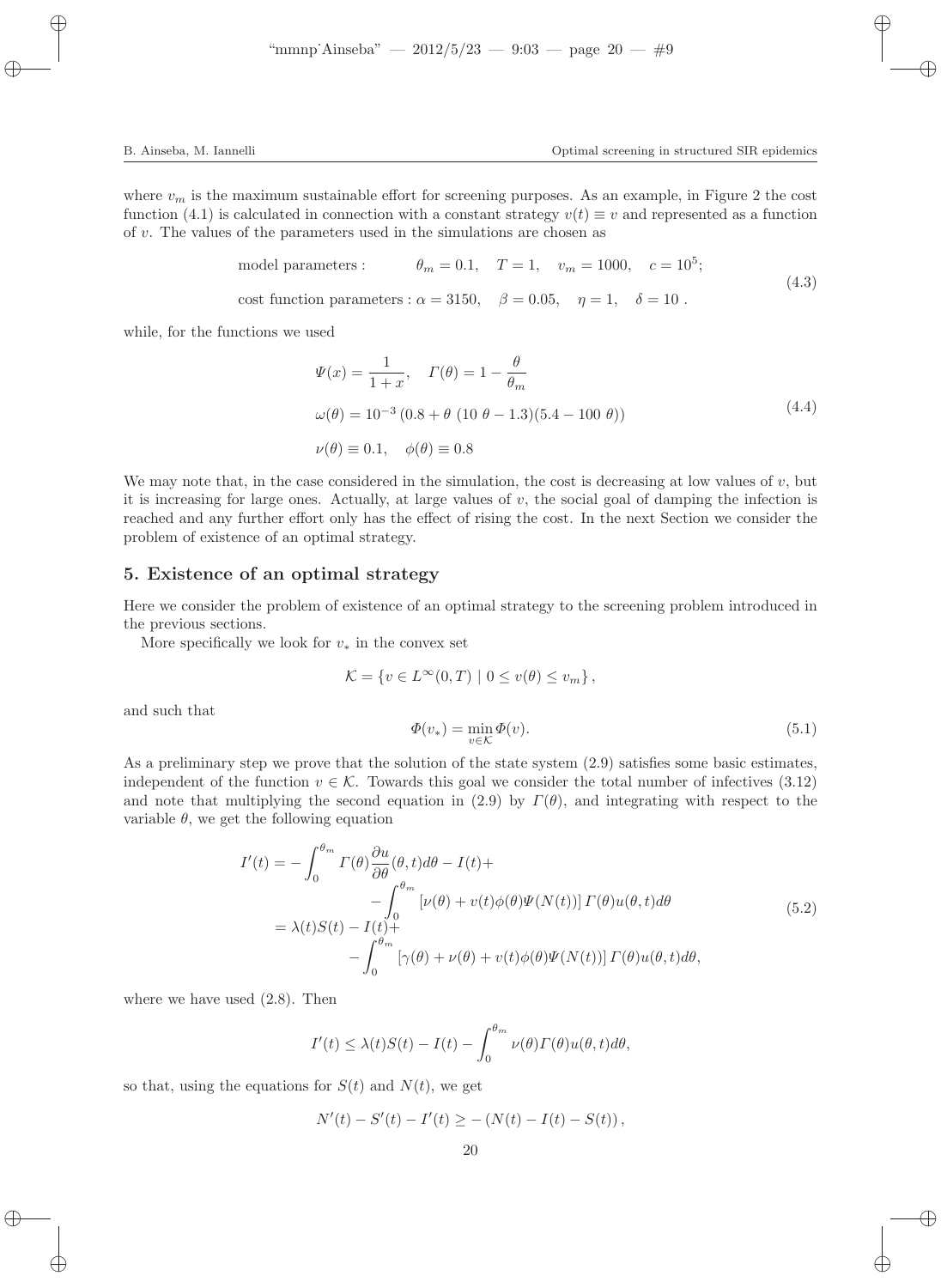that implies

$$
I(t) + S(t) \le N(t) \le 1 + (N(0) - 1)e^{-t}.
$$
\n(5.3)

The left hand side inequality in (5.3) follows because

$$
N(0) - S(0) - I(0) \ge 0,
$$

while the right hand side one follows from the third equation in  $(2.9)$ .

Estimate (5.3) implies that all the components  $I(t)$ ,  $S(t)$ ,  $N(t)$  are uniformly bounded with respect to  $t \in [0, T]$  and  $v \in \mathcal{K}$ . Consequently we also have that the functional  $\Phi(\cdot)$  is uniformly bounded on all functions  $v \in \mathcal{K}$ .

The previous estimate (5.3), drives also other important estimates. Namely, using (5.3) in (2.8), we have first

$$
\lambda(t) \le \frac{c\omega_+}{N(t)} I(t) \le c\omega_+, \tag{5.4}
$$

which, used in  $(2.10)$  with  $(5.3)$ , gives also

$$
|u(\theta, t)| \leq \mathcal{M}_1 = \max\left\{\sup_{\theta \in [0, \theta_m]} |u_0(\theta)|, c\omega_+ (1 + N(0))\right\},\tag{5.5}
$$

and, from  $(2.9,a)$  and  $(5.3)$ 

$$
N(t) \ge S(t) \ge S(0)e^{-\int_0^t (1+\lambda(s))ds} \ge S(0)e^{-(1+c\omega_+)t}.
$$
\n(5.6)

Furthermore, using these estimates in  $(2.9)$  and  $(5.2)$ , we also get

$$
|I'(t)| + |S'(t)| + |N'(t)| \leq \mathcal{M}_2,\tag{5.7}
$$

where  $\mathcal{M}_2$  is a constant independent of  $t \in [0, T]$  and  $v \in \mathcal{K}$ . Finally, since

$$
\lambda'(t) = -\frac{cN'(t)}{N^2(t)} \int_0^{\theta_m} \omega(\theta) \Gamma(\theta) u(\theta, t) d\theta +
$$
  
\n
$$
+ \frac{c}{N(t)} \int_0^{\theta_m} \omega(\theta) \Gamma(\theta) \frac{\partial u}{\partial t}(\theta, t) d\theta =
$$
  
\n
$$
= -\frac{N'(t)}{N(t)} \lambda(t) - \frac{c}{N(t)} \int_0^{\theta_m} \omega(\theta) \Gamma(\theta) \frac{\partial u}{\partial \theta}(\theta, t) d\theta - \lambda(t) +
$$
  
\n
$$
- \frac{c}{N(t)} \int_0^{\theta_m} [\nu(\theta) + \nu(t) \phi(\theta) \Psi(N(t))] \omega(\theta) \Gamma(\theta) u(\theta, t) d\theta =
$$
  
\n
$$
= -\left(1 + \frac{N'(t)}{N(t)} - \frac{c\omega(0)}{N(t)} S(t)\right) \lambda(t) + \frac{c}{N(t)} \int_0^{\theta_m} \omega'(\theta) \Gamma(\theta) u(\theta, t) d\theta +
$$
  
\n
$$
- \frac{c}{N(t)} \int_0^{\theta_m} [\gamma(\theta) + \nu(\theta) + \nu(t) \phi(\theta) \Psi(N(t))] \omega(\theta) \Gamma(\theta) u(\theta, t) d\theta,
$$

we use  $(5.3)$  -  $(5.7)$  to derive

$$
|\lambda'(t)| \le \mathcal{M}_3,\tag{5.8}
$$

where  $\mathcal{M}_3$  does not depend on  $t \in [0, T]$  or  $v \in \mathcal{K}$ .

The previous estimates allow us to prove existence of an optimal strategy. Let us consider a minimizing sequence  $v_n \in \mathcal{K}$ ,

$$
\lim_{n \to \infty} \Phi(v_n) = \inf_{v \in \mathcal{K}} \Phi(v),
$$

and the respective variables from the state system  $(2.9)$ , where v is replaced by  $v_n$ ,

$$
S_n(t), \quad N_n(t), \quad u_n(\theta, t),
$$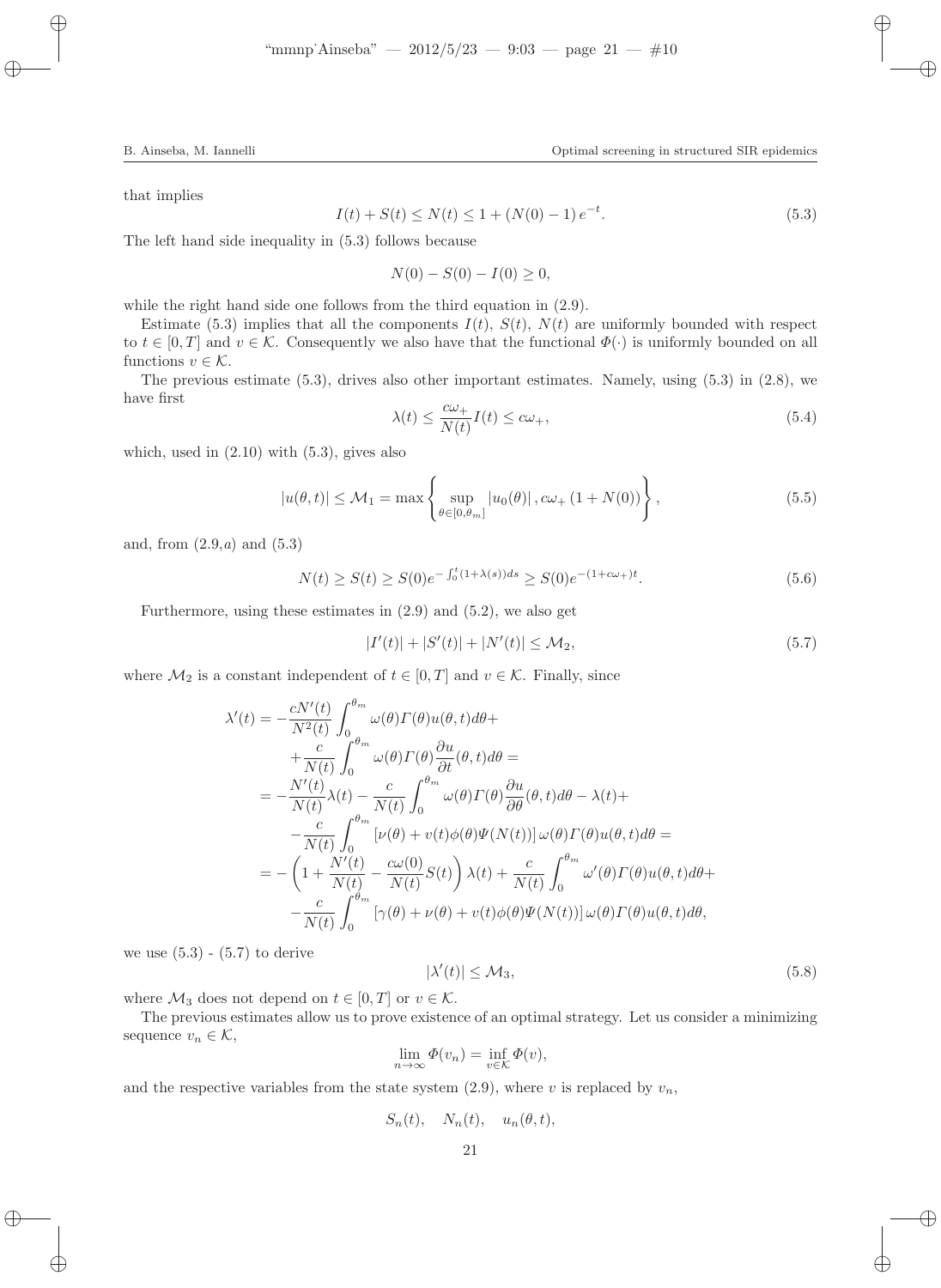B. Ainseba, M. Iannelli Optimal screening in structured SIR epidemics

$$
I_n(t) = \int_0^{\theta_m} \Gamma(\theta) u_n(\theta, t) d\theta.
$$
\n(5.9)

The previous variables are also related each other by

$$
u_n(\theta, t) = \begin{cases} u_0(\theta - t) & \text{for } \theta > t \\ \lambda_n(t - \theta) S_n(t - \theta) & \text{for } \theta \le t \end{cases} \times \mathcal{E}(\theta, t; v_n, N_n)
$$
(5.10)

where we have used (2.11) and

$$
\lambda_n(t) = \frac{c}{N_n(t)} \int_0^{\theta_m} \omega(\theta) \Gamma(\theta) u_n(\theta, t) d\theta.
$$
\n(5.11)

Now, since  $v_n(t) \le v_m$ , the sequence  $v_n(t)$  is uniformly bounded in  $L^2(0,T)$  and by estimates (5.7), (5.8) the sequences  $S_n(t)$ ,  $N_n(t)$ ,  $I_n(t)$ ,  $\lambda_n(t)$  are uniformly Lipschitz continuous, then we can extract a subsequence such that

$$
v_n \to v_*
$$
 weakly in  $L^2(0,T)$ .

and

$$
S_n(t) \to S_*(t) \quad uniformly \quad in \quad [0, T],
$$
  
\n
$$
N_n(t) \to N_*(t) \quad uniformly \quad in \quad [0, T],
$$
  
\n
$$
I_n(t) \to I_*(t) \quad uniformly \quad in \quad [0, T],
$$
  
\n
$$
\lambda_n(t) \to \lambda_*(t) \quad uniformly \quad in \quad [0, T].
$$

We note that, as a consequence we have

$$
\int_0^{\theta \wedge t} v_n(t-\sigma) \Psi(N_n(t-\sigma)) \phi(\theta-\sigma) d\sigma \to \int_0^{\theta \wedge t} v_*(t-\sigma) \Psi(N_*(t-\sigma)) \phi(\theta-\sigma) d\sigma
$$

a.e. in  $(0, \theta_m) \times (0, T)$  so that (see  $(2.11)$ )

 $\mathcal{E}(\theta, t; v_n, N_n) \rightarrow \mathcal{E}(\theta, t; v_*, N_*)$  a.e. in  $(0, \theta_m) \times (0, T)$ ,

and we can pass to the limit in (5.10) obtaining

$$
u_n(\theta, t) \to u_*(\theta, t)
$$
 a.e. in  $(0, \theta_m) \times (0, T)$ ,

with

$$
u_{*}(\theta, t) = \begin{cases} u_{0}(\theta - t) & \text{for } \theta > t \\ \lambda_{*}(t - \theta)S_{*}(t - \theta) & \text{for } \theta \leq t \end{cases} \times \mathcal{E}(\theta, t; v_{*}, N_{*}).
$$
 (5.12)

Moreover, using  $(5.5)$ , we can go to the limit in  $(5.9)$ ,  $(5.11)$ ,  $(2.9, i)$ ,  $(2.9, c)$ 

$$
I_*(t) = \int_0^{\theta_m} \Gamma(\theta) u_*(\theta, t) d\theta,
$$
  
\n
$$
\lambda_*(t) = \frac{c}{N_*(t)} \int_0^{\theta_m} \omega(\theta) \Gamma(\theta) u_*(\theta, t) d\theta,
$$
  
\n
$$
S'_* = \Lambda - \lambda_*(t) S_*(t) - \mu S_*(t),
$$
  
\n
$$
N'_* = \Lambda - \mu N_*(t) - \int_0^{\theta_n} \nu(\theta) \Gamma(\theta) u_*(\theta, t) d\theta,
$$

so that  $S_*, N_*, u_*$  is the solution to (2.9) corresponding to  $v_*$ . Finally from (4.1) we have

$$
\lim_{n \to \infty} \Phi(v_n) = \Phi(v_*),
$$

so that  $v_*$  satisfies (5.1).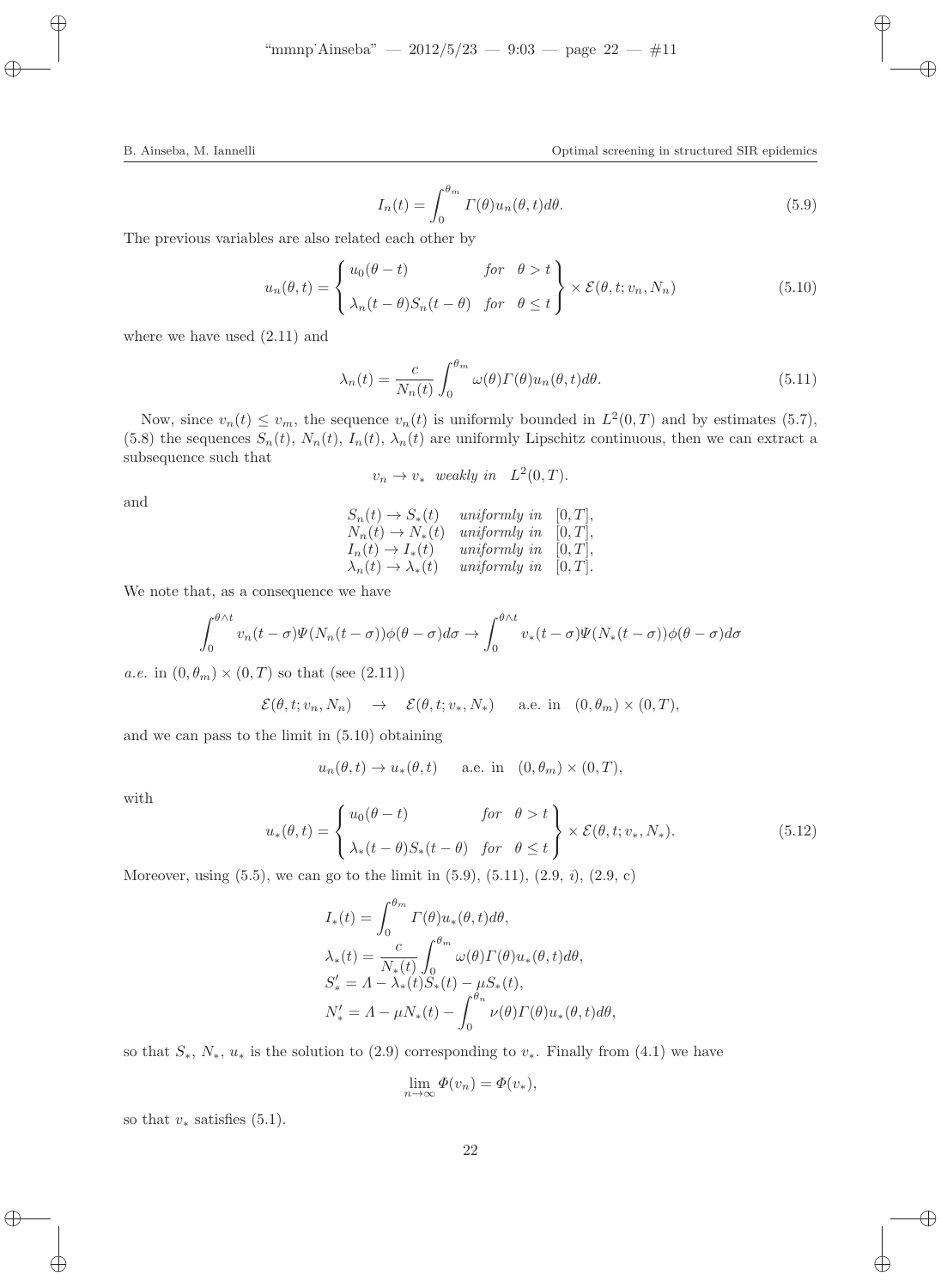# 6. The optimality system

For the optimal screening strategy (5.1), we introduce the formal Lagrange function

$$
\mathcal{L}(v, S, u, N, p, q, r, z) = \Phi(v) + \int_0^T (S'(t) - 1 - \lambda(t)S(t) - S(t))p(t)dt
$$
  
+ 
$$
\int_0^T \int_0^{\theta_m} (\frac{\partial u}{\partial t} + \frac{\partial u}{\partial \theta} + [1 + \nu(\theta) + v(t)\Psi(N(t))\phi(\theta)]u(\theta, t))q(t, \theta)dtd\theta
$$
  
+ 
$$
\int_0^T (N'(t) - 1 + N(t) + \int_0^{\theta_m} \nu(\theta)u(\theta, t)d\theta)r(t)dt + \int_0^T (i(0, t) - \lambda(t)S(t))z(t)dt
$$

with multipliers  $p \in L^2((0,T))$ ,  $q \in L^2((0,T) \times (0,\theta_m)$ ,  $r \in L^2((0,T))$  and  $z \in L^2((0,T))$ . Let us now consider the variables  $v, S, u, N, p, q, r, z$  as independent and compute and set equal to zero the derivatives of  $\mathcal{L}$ , with respect to the seven last variables. After some computations we obtain:

$$
\begin{cases}\na) -p'(t) = \lambda(t)(p+q(0,t)) + p(t), \\
b) - \frac{\partial q}{\partial t} - \frac{\partial q}{\partial \theta} + [1 + \nu(\theta) + v(t)\Psi(N(t))\phi(\theta)] q(\theta, t) = \\
-\alpha - \delta c(\theta)v(t)\Psi(N) - \nu(\theta)r(t) \\
+ \frac{c(\theta)}{N(t)}\omega(\theta)S(t)(p(t) + q(0, t)), \\
c) r'(t) = r(t) + \frac{\lambda(t)}{N(t)}S(t)(p(t) + q(0, t)) \\
+ \eta v(t)(\Psi'(N)N + \Psi(N)) \\
+ \left(\delta \int_0^{\theta_m} c(\theta)u(\theta, t)d\theta + \int_0^{\theta_m} \phi(\theta)u(\theta, t)q(\theta, t)d\theta\right) \Psi'(N)v(t),\n\end{cases} (6.1)
$$

complemented by the transversality conditions

$$
p(T) = 0
$$
,  $q(\theta, T) = 0$ ,  $q(\theta_m, t) = 0$ ,  $r(T) = 0$ 

in addition to the state equations  $(2.7)$ . System  $(6.1)$  supplemented by the transversality conditions is called the adjoint system of the optimal control problem.

When computing the derivative of the Lagrangian with respect to the first variable, we obtain the gradient of  $\Phi$ .

$$
\nabla_v(\Phi) = 2\beta v + \eta \Psi(N)N
$$
  
+  $\left(\delta \int_0^{\theta_m} c(\theta)u(\theta, t) d\theta + \int_0^{\theta_m} \phi(\theta)u(\theta, t)q(\theta, t)d\theta\right) \Psi(N)$  (6.2)

Based on (6.1) and (6.2) we can approximate the optimal screening strategy using a discretization of the following algorithm:

- Step 0 Choose a control  $v(t)$  randomly.
- Step 1 Compute the solution of the state equations (2.7).
- Step 2 Compute the solution of the adjoint equation (6.1).
- Step 3 Compute the gradient of  $\Phi$ , by (6.2).
- Step 4 Compute the new control using a nonlinear gradient method.
- Step 5 Project the control on the admissible domain (constraints).
- Step 6 If the norm of the gradient of  $\Phi$  is less than some tolerance then stop; else return to step 1.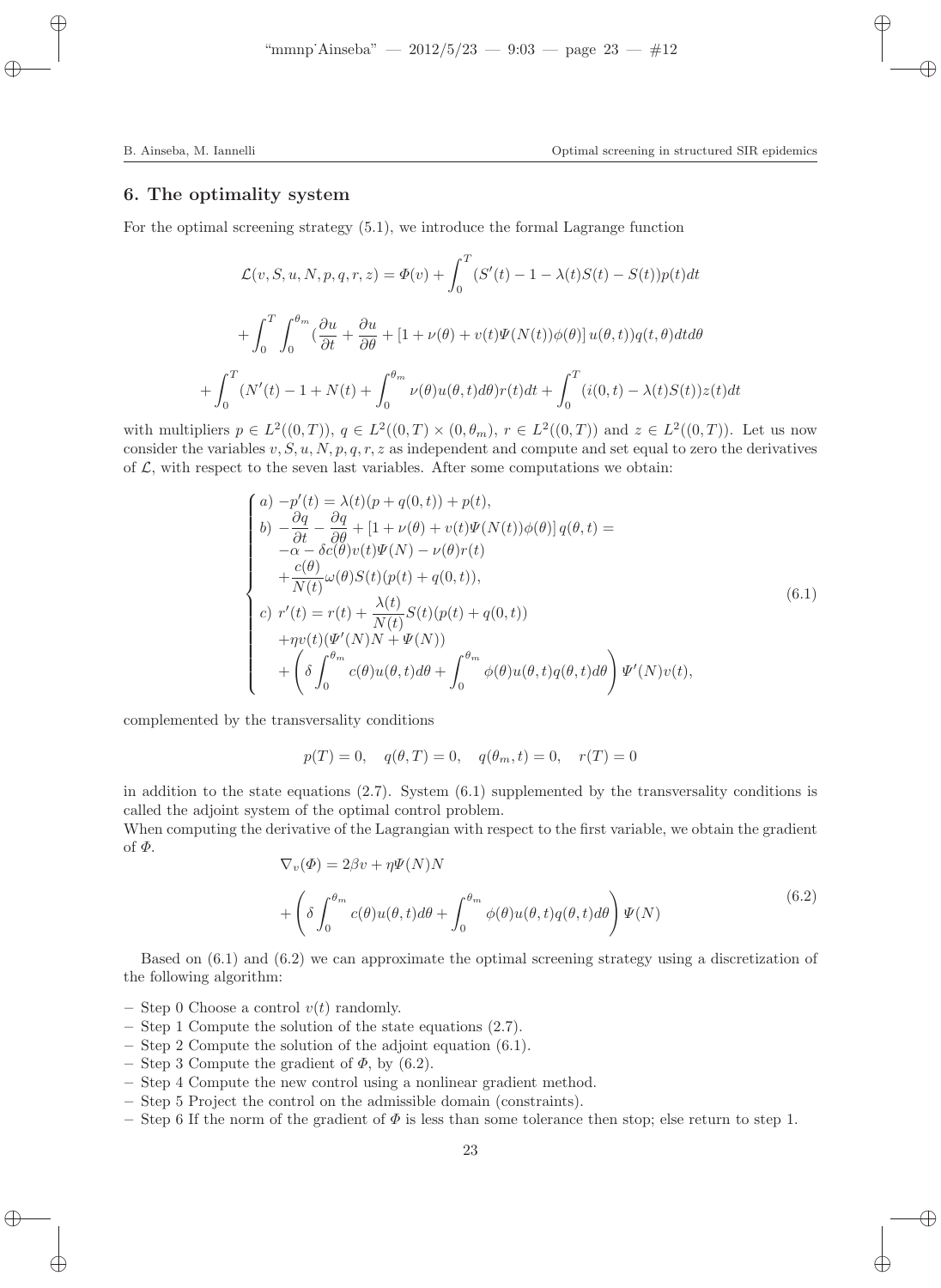

Control Policy with respect to the population screening response

FIGURE 3. The optimal strategy  $v(t)$  for different forms of the functional response  $\Psi(N)$ . Other parameters and functions are as in (6.3) and (6.4).



Figure 4. Total infectives relative to the different screening strategies shown in Figure 3

We have actually used this procedure to run some numerical simulations and illustrate the effect of agedisease structure on the optimal screening strategy. More specifically, in discretizing the algorithm just described, we used a semi-implicit scheme on the characteristic lines to solve the state equations; the nonlinear renewal equation for the infected population was solved explicitly. Besides, the cost function was discretized using the trapezoidal rule and a discrete Lagrange function was also obtained by using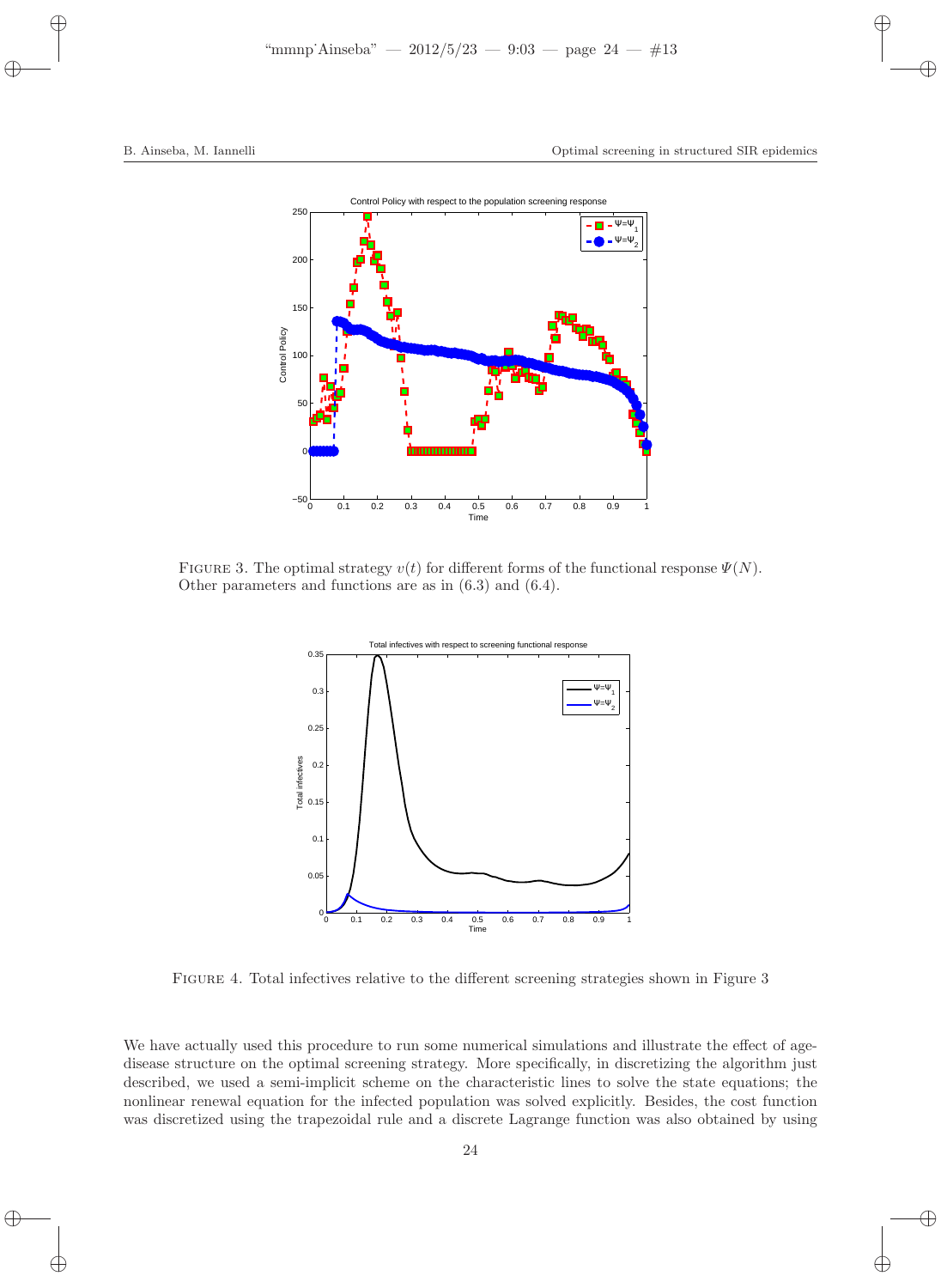the trapezoidal rule and the discretized state equation. From this discretized Lagrangian we derive, in the discrete context, a discrete adjoint equation that we use in the computations (this means that we do not obtain the discrete adjoint equation directly from the continuous one). The numerical parameters used to produce Figures 3 and 4 are:

model parameters : 
$$
\theta_m = 0.1
$$
,  $T = 1$ ,  $v_m = 1000$ ,  $c = 10^5$ ;  
cost function parameters :  $\alpha = 3150$ ,  $\beta = 0.005$ ,  $\eta = 0.1$ ,  $\delta = 10$ . (6.3)

while, for the functions we used

$$
\Psi_1(N) = \frac{1}{1+10N}, \Psi_2(N) = \frac{1}{1+0.1N} \quad \Gamma(\theta) = 1 - \frac{\theta}{\theta_m}
$$
  
\n
$$
\omega(\theta) = 10^{-3} (0.8 + \theta (10 \theta - 1.3)(5.4 - 100 \theta))
$$
  
\n
$$
\nu(\theta) \equiv 0.1, \quad \phi(\theta) \equiv 0.8
$$
\n(6.4)

In Figures 3, 4 we see the effect of the population screening response on the optimal control strategy. We see (Figure 3) that for  $\Psi_1(N)$  the optimal strategy prescribes no screening in the middle of the campaign , while for  $\Psi_2(N)$  there is no screening at the beginning. Moreover, the optimal screening is never at the maximum allowable value  $v_m$ . In Figure 4 we see that for  $\Psi_1(N)$  the epidemics persists while for  $\Psi_2(N)$  it disappears. In Figure 5, we examine the effect of the disease detectability, choosing different



FIGURE 5. The optimal strategy  $v(t)$  for different forms of the function  $\phi(\theta)$ 

age-dependent functions  $\phi(\theta)$ , with equal mean, and keeping the other choices as in (6.3), (4.4). Namely, we consider the following cases

$$
\phi_1(\theta) \equiv 0.08
$$
,  $\phi_2(\theta) = \chi_{(0.02, 0.1)}(\theta)$ ,  $\phi_3(\theta) = \frac{4}{3} \chi_{(0.04, 0.1)}(\theta)$ ,

and we see that with  $\phi_1(\theta)$ , when the disease detectability is possible for all ages, the optimal screening strategy has no screening at the beginning. Instead, when detectability is not possible for small ages, the screening effort should mainly concern the beginning and the end of the campaign.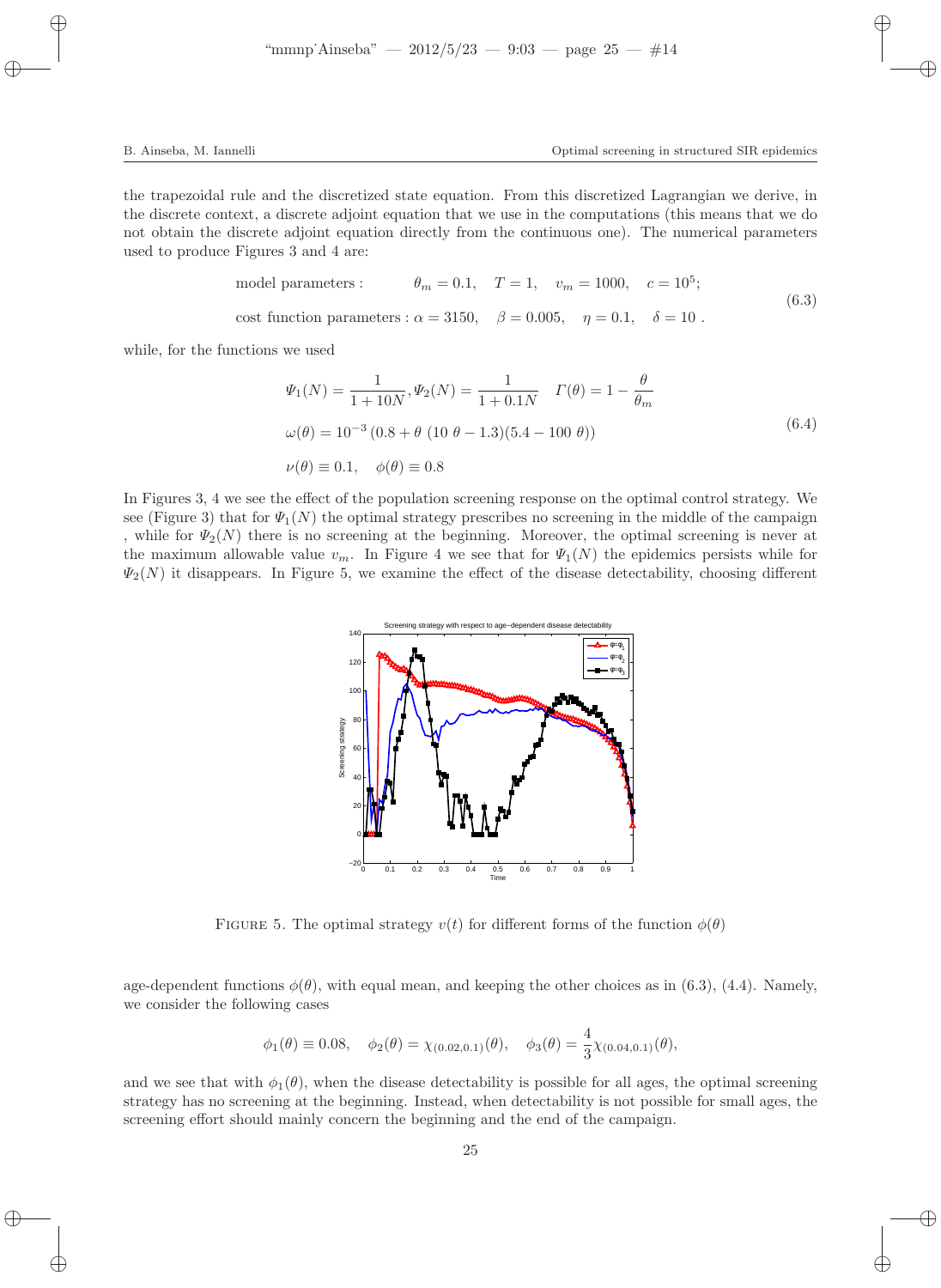Finally, in Figure 6, we examine the optimal screening strategy with respect to different disease-age infectiveness functions,  $\omega(\theta)$ , with equal mean value, while the remaining parameters are still chosen as in (6.3), (4.4). Thus, in addition to the function  $\omega_1(\theta) = \omega(\theta)$  defined in (4.4), we consider the following options

$$
\omega_2(\theta) \equiv 8 \ 10^{-4}, \quad \omega_3(\theta) = 0.04 \ \chi_{(0.02, 0.1)}(\theta), \quad \omega_4(\theta) = 0.02 \ \chi_{(0.04, 0.1)}(\theta)
$$

For  $\omega_1(\theta)$  and for the constant function  $\omega_2(\theta)$  we have a very similar optimal screening strategy, starting from zero at the beginning of the program, increasing to a maximum screening effort, and then decreasing to zero at the end of the program. For the two other examples,  $\omega_3(\theta)$  and  $\omega_4(\theta)$  we have some very similar optimal screening strategies, both suggesting a strong effort at the beginning of the campaign.



FIGURE 6. The optimal strategy  $v(t)$  for different forms of the infectiveness  $\omega(\theta)$ 

# 7. Conclusions

We have presented a model for investigating optimal screening strategies within the context of diseases characterized by appreciable duration of the infectiveness period and by variability of the transmission risk. The analysis of the model showed that disease endemicity is possible even when a high screening effort is exerted. Then a cost function (including both social cost and economical spending) was introduced in order to find an optimal screening campaign minimizing the cost. We proved that an optimal strategy does exists and we set up a numerical method to explore different situations due to different shapes and parameter ranges in the structure of the model. In fact, Figures 3-6 show that the population response to the screening offer (namely function  $\Psi(N)$ ), the disease detectability together with cure and/or prevention efficacy (namely function  $\phi(\theta)$ ) and the disease progression and infectiveness structure (namely function  $\omega(\theta)$ ), strongly infuence the optimal screening campaign. The numerical simulations may produce different strategies, in some cases suggesting a non-uniform intervention and, in all cases the effort does not reach the maximum a priori designed as an upper bound. A general conclusion that may be drawn from this study is that a model based on class-age may be better fitted to approach diseases with long incubation and/or latency periods. In fact, in the simulations we see that the differences in the optimal strategies are due to the different dependence of the functions upon class-age. Functions and parameters introduced in the model are only based on theoretical assumptions, but they could be designed in correspondence with specific diseases. The case of the HIV-AIDS infection could be realistically